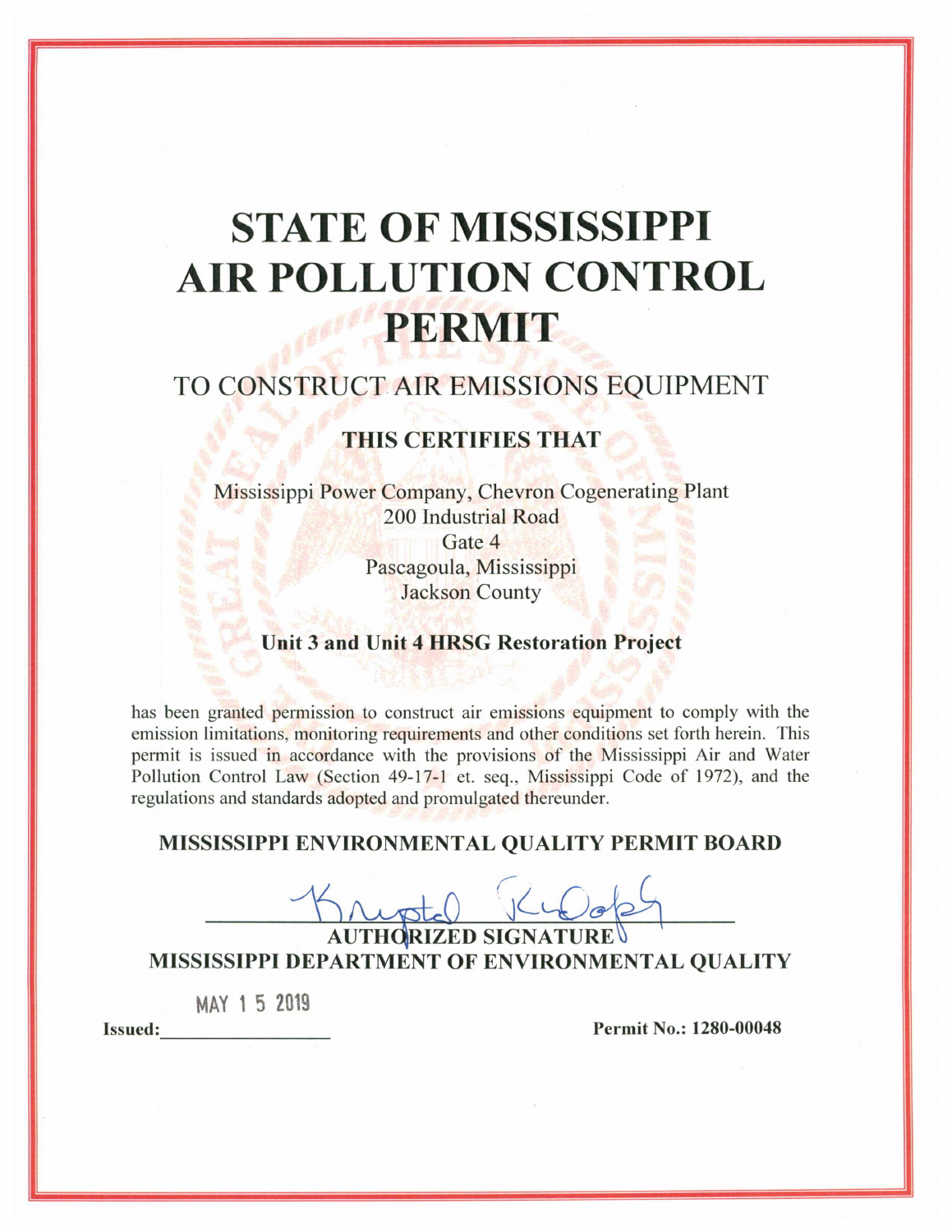# **SECTION 1**

#### **A. GENERAL CONDITIONS**

1. This permit is for air pollution control purposes only.

(Ref.: 11 Miss. Admin. Code Pt. 2, R. 2.1.D.)

2. Any activities not identified in the application are not authorized by this permit.

(Ref.: Miss. Code Ann. 49-17-29 1.b)

3. The knowing submittal of a permit application with false information may serve as the basis for the Permit Board to void the permit issued pursuant thereto or subject the applicant to penalties for operating without a valid permit pursuant to State Law.

(Ref.: 11 Miss. Admin. Code Pt. 2, R. 2.2.B(5).)

4. It is the responsibility of the applicant/permittee to obtain all other approvals, permits, clearances, easements, agreements, etc., which may be required including, but not limited to, all required local government zoning approvals or permits.

(Ref.: 11 Miss. Admin. Code Pt. 2, R. 2.1.D(6).)

5. The issuance of a permit does not release the permittee from liability for constructing or operating air emissions equipment in violation of any applicable statute, rule, or regulation of state or federal environmental authorities.

(Ref.: 11 Miss. Admin. Code Pt. 2, R. 2.2.B(7).)

6. It shall not be a defense for a permittee in an enforcement action that it would have been necessary to halt or reduce the permitted activity in order to maintain compliance with the conditions of the permit, unless halting or reducing activity would create an imminent and substantial endangerment threatening the public health and safety of the lives and property of the people of this state.

(Ref.: 11 Miss. Admin. Code Pt. 2, R. 2.2.B(15)(a).)

7. The permit and/or any part thereof may be modified, revoked, reopened, and reissued, or terminated for cause. Sufficient cause for a permit to be reopened shall exist when an air emissions stationary source becomes subject to Title V. The filing of a request by the permittee for a permit modification, revocation and reissuance, or termination, or of a notification of planned changes or anticipated noncompliance does not stay any permit condition.

#### (Ref.: 11 Miss. Admin. Code Pt. 2, R. 2.2.B(15)(b).)

8. The permit does not convey any property rights of any sort, or any exclusive privilege.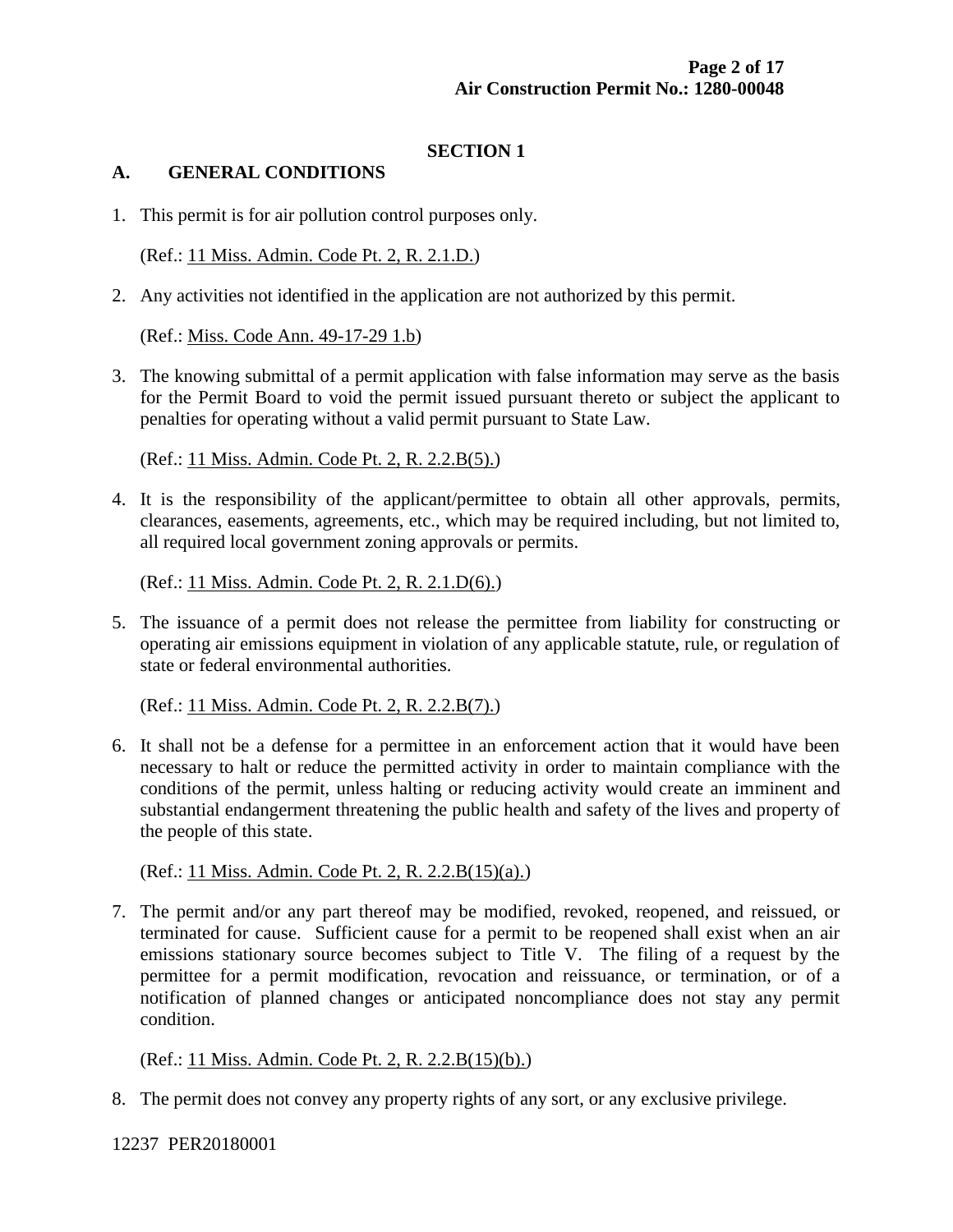(Ref.: 11 Miss. Admin. Code Pt. 2, R. 2.2.B(15)(c).)

9. The permittee shall furnish to the DEQ within a reasonable time any information the DEQ may request in writing to determine whether cause exists for modifying, revoking and reissuing, or terminating the permit or to determine compliance with the permit. Upon request, the permittee shall also furnish to the DEQ copies of records required to be kept by the permit or, for information claimed to be confidential, the permittee shall furnish such records to the DEQ along with a claim of confidentiality. The permittee may furnish such records directly to the Administrator along with a claim of confidentiality.

(Ref.: 11 Miss. Admin. Code Pt. 2, R. 2.2.B(15)(d).)

10. Design and Construction Requirements: The stationary source shall be designed and constructed so as to operate without causing a violation of an Applicable Rules and Regulations, without interfering with the attainment and maintenance of State and National Ambient Air Quality Standards, and such that the emission of air toxics does not result in an ambient concentration sufficient to adversely affect human health and well-being or unreasonably and adversely affect plant or animal life beyond the stationary source boundaries.

(Ref.: 11 Miss. Admin. Code Pt. 2, R. 2.5.A.)

11. Solids Removal: The necessary facilities shall be constructed so that solids removed in the course of control of air emissions may be disposed of in a manner such as to prevent the solids from becoming windborne and to prevent the materials from entering State waters without the proper environmental permits.

(Ref.: Miss. Code Ann. 49-17-29)

12. Diversion and Bypass of Air Pollution Controls: The air pollution control facilities shall be constructed such that diversion from or bypass of collection and control facilities is not needed except as provided for in 11 Miss. Admin. Code Pt. 2, R. 1.10., "Air Emission Regulations for the Prevention, Abatement, and Control of Air Contaminants."

(Ref.: 11 Miss. Admin. Code Pt. 2, R. 1.10.)

13. Fugitive Dust Emissions from Construction Activities: The construction of the stationary source shall be performed in such a manner so as to reduce fugitive dust emissions from construction activities to a minimum.

(Ref.: 11 Miss. Admin. Code Pt. 2, R. 2.5.A(4).)

14. Right of Entry: The permittee shall allow the Mississippi Department of Environmental Quality Office of Pollution Control and the Mississippi Environmental Quality Permit Board and/or their representatives upon presentation of credentials: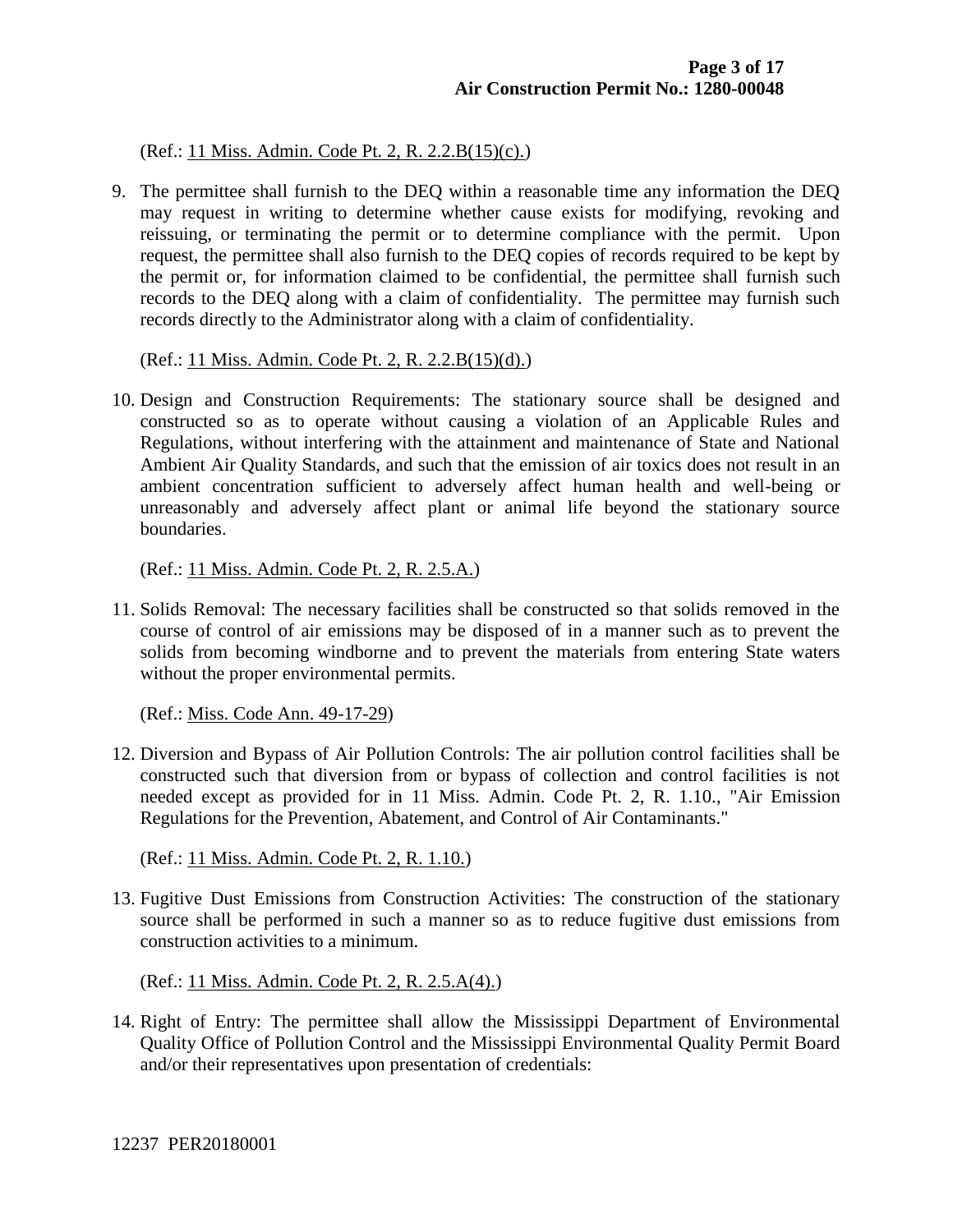- a) To enter upon the permittee's premises where an air emission source is located or in which any records are required to be kept under the terms and conditions of this permit; and
- b) At reasonable times to have access to and copy any records required to be kept under the terms and conditions of this permit; to inspect any monitoring equipment or monitoring method required in this permit; and to sample any air emissions.

(Ref.: Miss. Code Ann. 49-17-21)

- 15. Permit Modification or Revocation: After notice and opportunity for a hearing, the Permit Board may modify the permit or revoke it in whole or in part for good cause shown including, but not limited to:
	- a) Persistent violation of any of the terms or conditions of this permit;
	- b) Obtaining this permit by misrepresentation or failure to disclose fully all relevant facts; or
	- c) A change in federal, state, or local laws or regulations that require either a temporary or permanent reduction or elimination of previously authorized air emission.

(Ref.: 11 Miss. Admin. Code Pt. 2, R. 2.2.C.)

16. Public Record and Confidential Information: Except for data determined to be confidential under the Mississippi Air & Water Pollution Control Law, all reports prepared in accordance with the terms of this permit shall be available for public inspection at the offices of the Mississippi Department of Environmental Quality, Office of Pollution Control.

(Ref.: Miss. Code Ann. 49-17-39)

17. Permit Transfer: This permit shall not be transferred except upon approval of the Permit Board.

(Ref.: 11 Miss. Admin. Code Pt. 2, R. 2.16.B.)

18. Severability: The provisions of this permit are severable. If any provision of the permit, or the application of any provision of the permit to any circumstances, is challenged or held invalid, the validity of the remaining permit provisions and/or portions thereof or their application to other persons or sets of circumstances, shall not be affected thereby.

(Ref.: 11 Miss. Admin. Code Pt. 2, R. 2.1.D(7).)

19. Permit Expiration: The permit to construct will expire if construction does not begin within eighteen (18) months from the date of issuance or if construction is suspended for eighteen (18) months or more.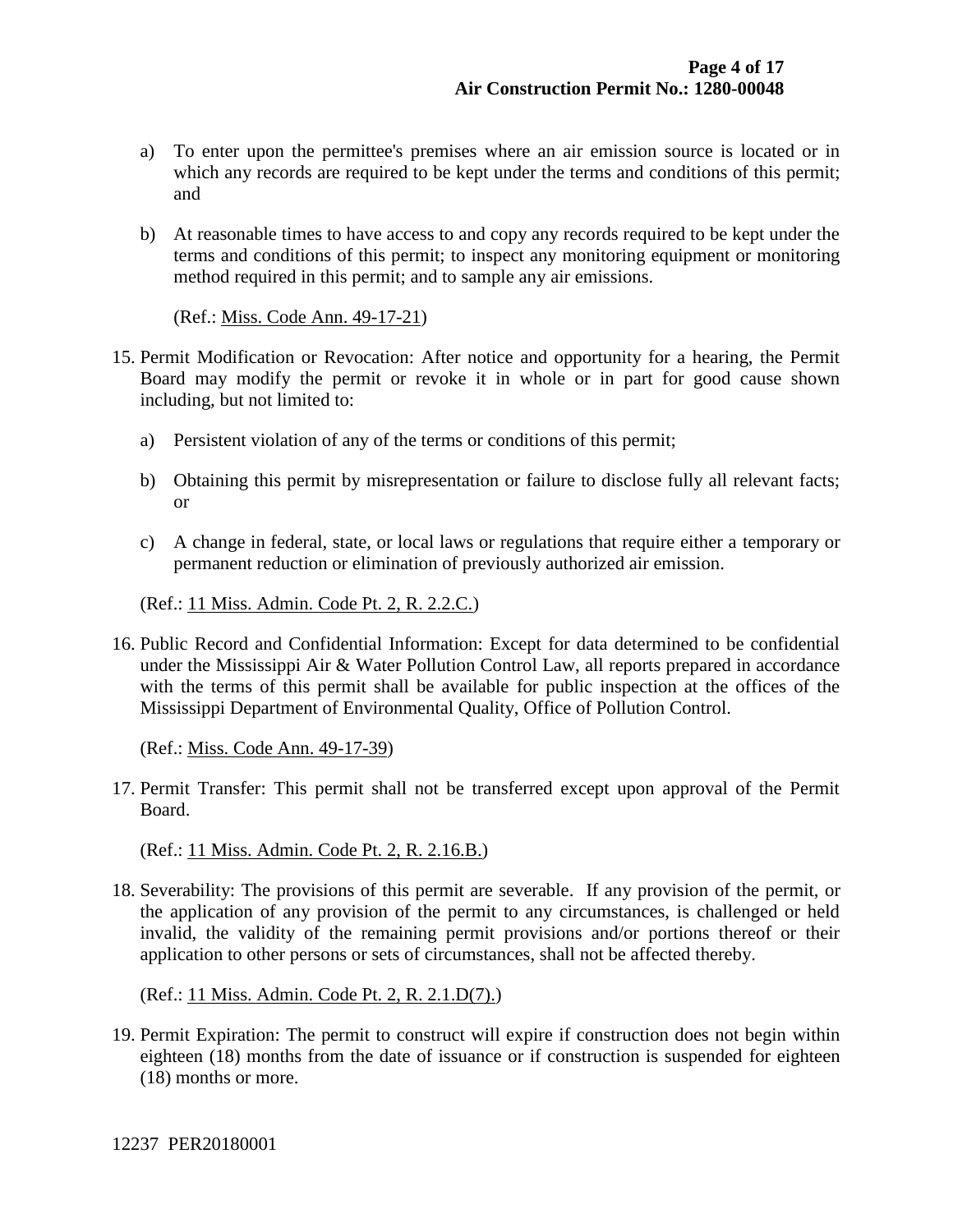(Ref.: 11 Miss. Admin. Code Pt. 2, R. 2.5.C(1).)

20. Certification of Construction: A new stationary source issued a Permit to Construct cannot begin operation until certification of construction by the permittee.

(Ref.: 11 Miss. Admin. Code Pt. 2, R. 2.5.D(3).)

21. Beginning Operation: Except as prohibited in Section 1, Condition 24 of this permit, after certification of construction by the permittee, the Permit to Construct shall be deemed to satisfy the requirement for a permit to operate until the date the application for issuance or modification of the Title V Permit or the application for issuance or modification of the State Permit to Operate, whichever is applicable, is due. This provision is not applicable to a source excluded from the requirement for a permit to operate as provided by 11 Miss. Admin. Code Pt. 2, R. 2.13.G.

(Ref.: 11 Miss. Admin. Code Pt. 2, R. 2.5.D(4).)

22. Application for a Permit to Operate: Except as otherwise specified in Section 1, Condition 24 of this permit, the application for issuance or modification of the State Permit to Operate or the Title V Permit, whichever is applicable, is due twelve (12) months after beginning operation or such earlier date or time as specified in the Permit to Construct. The Permit Board may specify an earlier date or time for submittal of the application. Beginning operation will be assumed to occur upon certification of construction, unless the permittee specifies differently in writing.

(Ref.: 11 Miss. Admin. Code Pt. 2, R. 2.5.D(5).)

23. Operating Under a Permit to Construct: Except as otherwise specified in Section 1, Condition 24 of this permit, upon submittal of a timely and complete application for issuance or modification of a State Permit to Operate or a Title V Permit, whichever is applicable, the applicant may continue to operate under the terms and conditions of the Permit to Construct and in compliance with the submitted application until the Permit Board issues, modifies, or denies the Permit to Operate.

(Ref.: 11 Miss. Admin. Code Pt. 2, R. 2.5.D(6).)

24. Application Requirements for a Permit to Operate for Moderate Modifications: For moderate modifications that require contemporaneous enforceable emissions reductions from more than one emission point in order to "net" out of PSD/NSR, the applicable Title V Permit to Operate or State Permit to Operate must be modified prior to beginning operation of the modified facilities.

(Ref.: 11 Miss. Admin. Code Pt. 2, R. 2.5.D(7).)

25. General Duty: All air emission equipment shall be operated as efficiently as possible to provide the maximum reduction of air contaminants.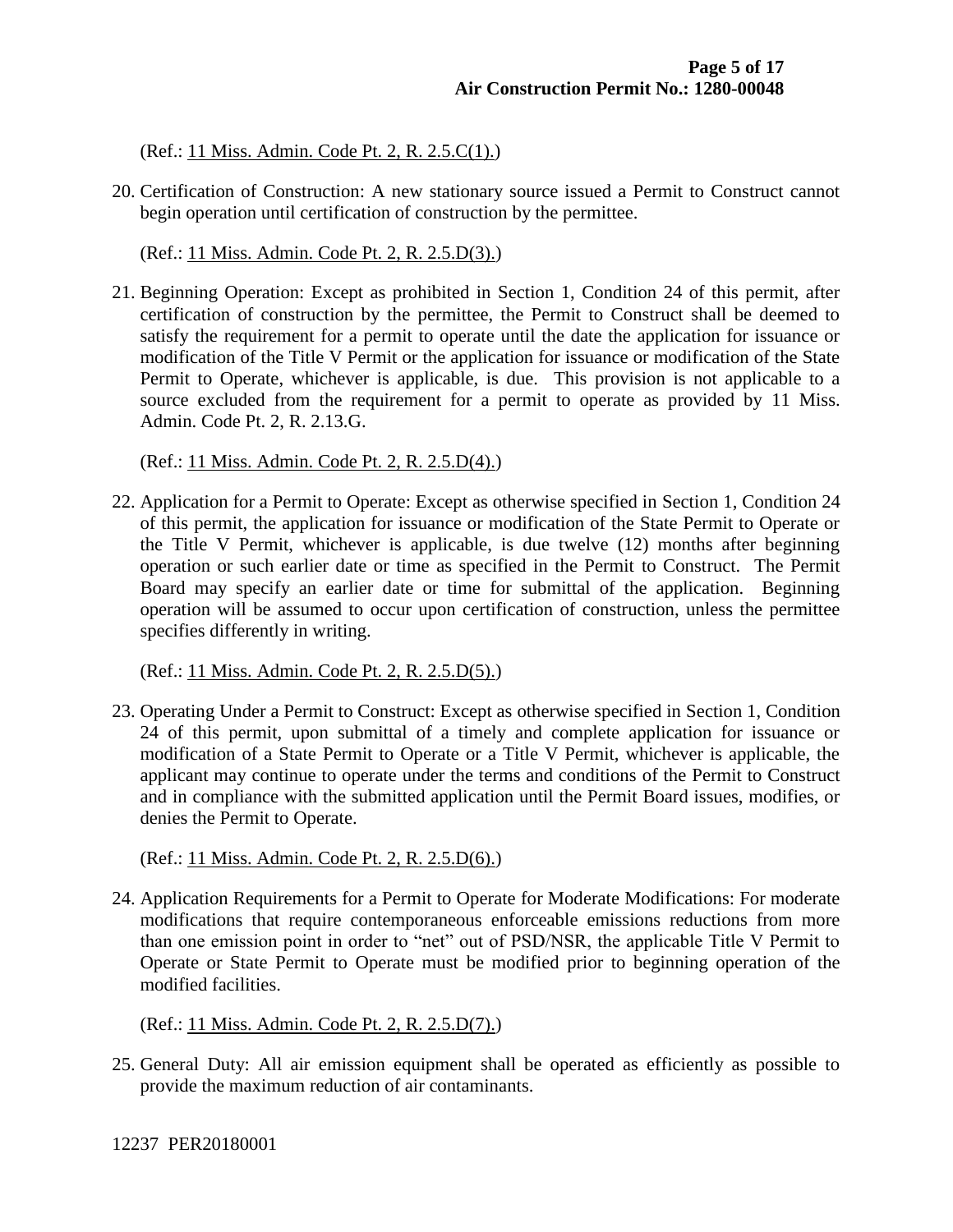(Ref.: 11 Miss. Admin. Code Pt. 2, R. 2.2.B(10).)

26. Deviation Reporting: Except as otherwise specified herein, the permittee shall report all deviations from permit requirements, including those attributable to upsets, the probable cause of such deviations, and any corrective actions or preventive measures taken. Said report shall be made within five (5) working days of the time the deviation began.

(Ref.: 11 Miss. Admin. Code Pt. 2, R. 2.2.B(10).)

- 27. Compliance Testing: Regarding compliance testing:
	- a) The results of any emissions sampling and analysis shall be expressed both in units consistent with the standards set forth in any Applicable Rules and Regulations or this permit and in units of mass per time.
	- b) Compliance testing will be performed at the expense of the permittee.
	- c) Each emission sampling and analysis report shall include but not be limited to the following:
		- (1) detailed description of testing procedures;
		- (2) sample calculation(s);
		- (3) results; and
		- (4) comparison of results to all Applicable Rules and Regulations and to emission limitations in the permit.

(Ref.: 11 Miss. Admin. Code Pt. 2, R. 2.6.B(3), (4), and (6).)

#### **B. GENERAL NOTIFICATION REQUIREMENTS**

1. Within fifteen (15) days of beginning actual construction, the permittee must notify DEQ in writing that construction has begun.

(Ref.: 11 Miss. Admin. Code Pt. 2, R. 2.5.C(2).)

2. The permittee must notify DEQ in writing when construction does not begin within eighteen (18) months of issuance or if construction is suspended for eighteen (18) months or more.

(Ref.: 11 Miss. Admin. Code Pt. 2, R. 2.5.C(3).)

3. Upon the completion of construction or installation of an approved stationary source or modification, and prior to commencing operation, the applicant shall notify the Permit Board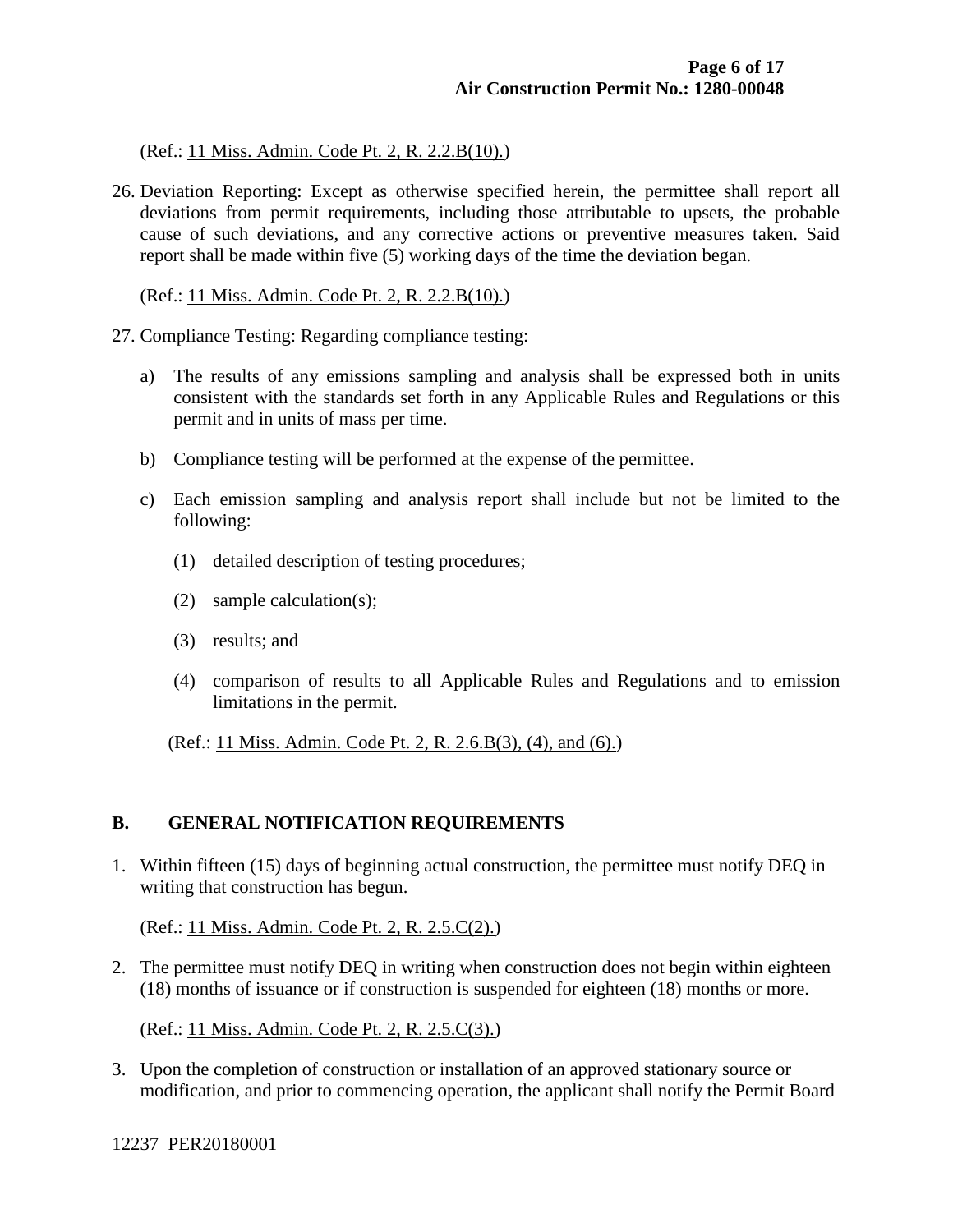that construction or installation was performed in accordance with the approved plans and specifications on file with the Permit Board.

(Ref.: 11 Miss. Admin. Code Pt. 2, R. 2.5.D(1) and (3).)

4. The Permit Board shall be promptly notified in writing of any change in construction from the previously approved plans and specifications or permit. If the Permit Board determines the changes are substantial, it may require the submission of a new application to construct with "as built" plans and specifications. Notwithstanding any provision herein to the contrary, the acceptance of an "as built" application shall not constitute a waiver of the right to seek compliance penalties pursuant to State Law.

(Ref.: 11 Miss. Admin. Code Pt. 2, R. 2.5.D(2).)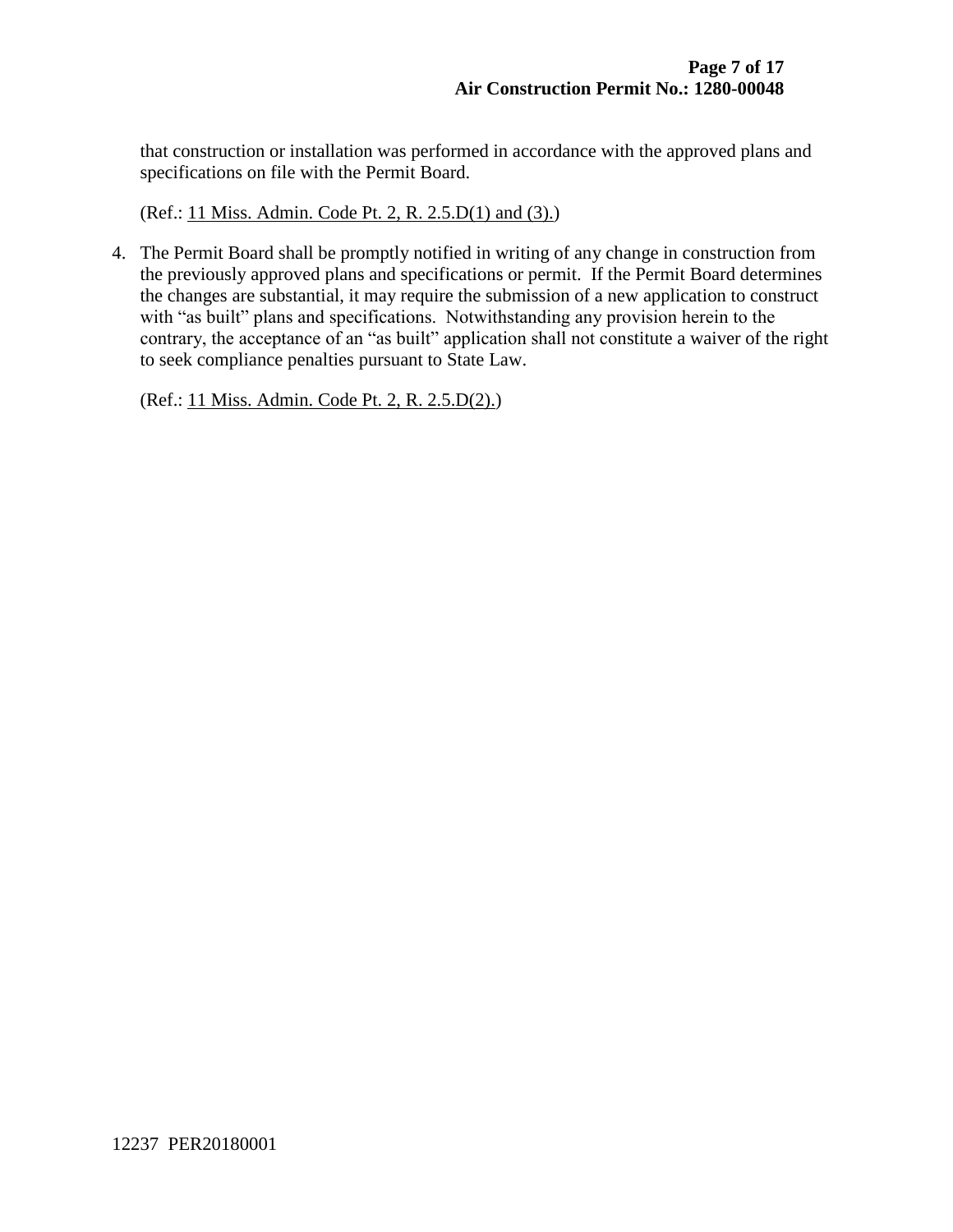# **SECTION 2 EMISSION POINT DESCRIPTION**

The permittee is authorized to construct and operate, upon certification of construction, air emissions equipment, as described in the following table.

| <b>Emission</b><br>Point | <b>Description</b>                                                                           |
|--------------------------|----------------------------------------------------------------------------------------------|
| $AA-003$                 | Nominal 122 MMBTU/hr Refinery Gas/Natural Gas fired Duct Burner on Cogeneration Plant Unit 3 |
| $AA-004$                 | Nominal 122 MMBTU/hr Refinery Gas/Natural Gas fired Duct Burner on Cogeneration Plant Unit 4 |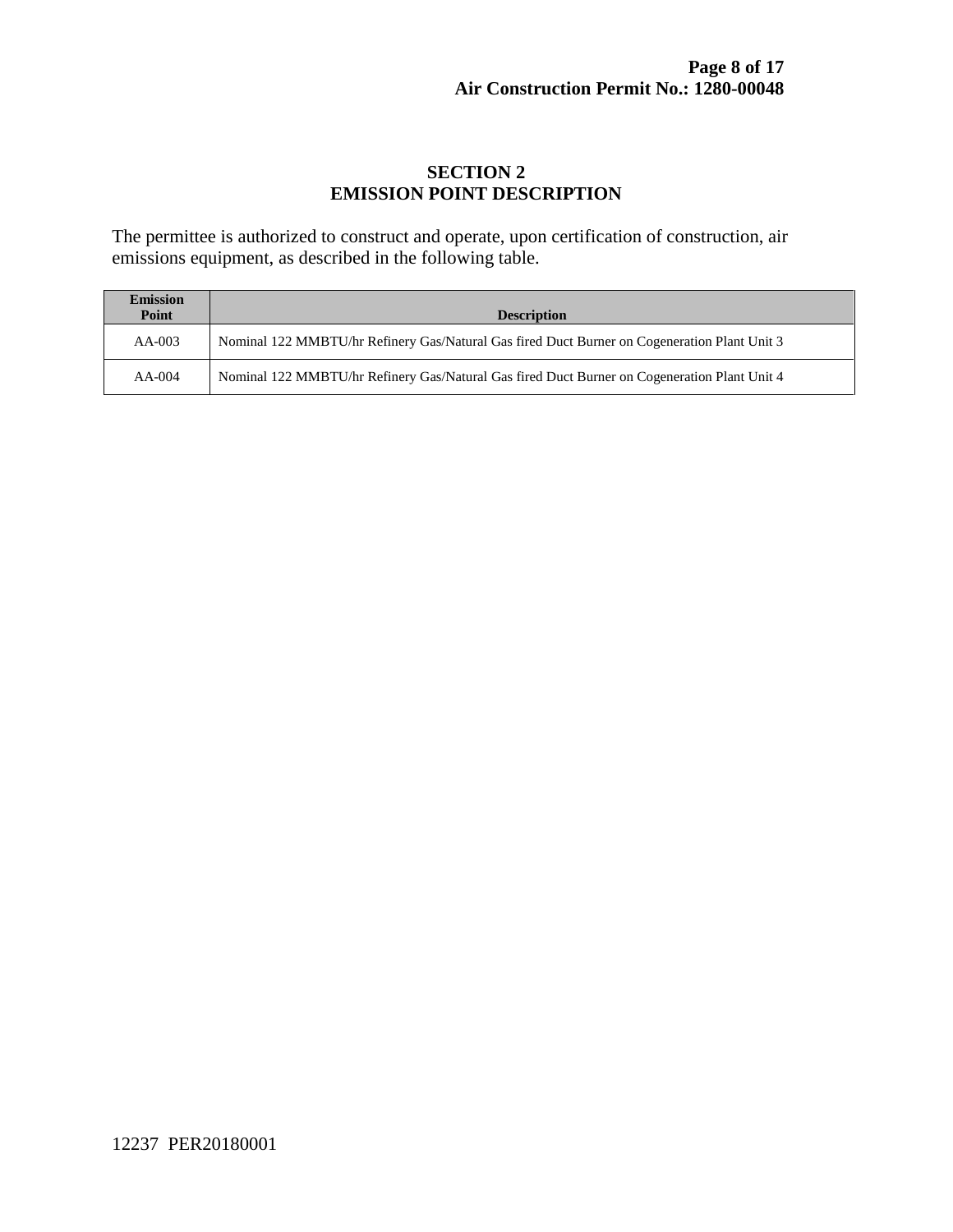| <b>Emission</b><br>Point | <b>Applicable Requirement</b>                                                                                                                                                              | <b>Condition</b><br>Number(s) | Pollutant/<br><b>Parameter</b>      | <b>Limitation/Standard</b>                                                                                 |
|--------------------------|--------------------------------------------------------------------------------------------------------------------------------------------------------------------------------------------|-------------------------------|-------------------------------------|------------------------------------------------------------------------------------------------------------|
| $AA-003$<br>$AA-004$     | 11 Miss. Admin. Code Pt. 2, R.<br>$1.3.D(1)(b)$ .                                                                                                                                          | 3.1                           | <b>PM</b><br>(filterable<br>only)   | $E = 0.8808*I^{-0.1667}$                                                                                   |
|                          | 11 Miss. Admin. Code Pt. 2, R.<br>$1.4.A(2)$ .                                                                                                                                             | 3.2                           | SO <sub>2</sub>                     | 4.8 lbs/MMBTU                                                                                              |
|                          | 11 Miss. Admin. Code Pt. 2, R.<br>2.2.B(10).                                                                                                                                               | 3.3                           | Fuel                                | Natural Gas or Refinery Fuel Gas (RFG)<br>only                                                             |
|                          | 11 Miss. Admin. Code Pt. 2, R.<br>1.3.A.                                                                                                                                                   | 3.4                           | Opacity                             | < 40 %                                                                                                     |
|                          | 11 Miss. Admin. Code Pt. 2, R.<br>1.3.B.                                                                                                                                                   | 3.5                           |                                     |                                                                                                            |
|                          | Upon Certification of Construction<br>40 CFR 60, Subpart Db - Standards<br>of Performance for Industrial-<br>Commercial-Institutional Steam<br><b>Generation Units</b><br>40 CFR 60.40b(a) | 3.6                           | SO <sub>2</sub><br><b>PM</b><br>NOx | Applicability                                                                                              |
|                          | 40 CFR 60.42b(k)(2), Subpart Db                                                                                                                                                            | 3.7                           | SO <sub>2</sub>                     | Exemption                                                                                                  |
|                          | 11 Miss. Admin. Code Pt. 2, R.<br>2.2.B(10).                                                                                                                                               | 3.8                           |                                     | Shall burn only fuels that have an SO <sub>2</sub><br>emission rate of 0.32 lb/MMBTU heat input<br>or less |
|                          | 40 CFR $60.44b(a)(4)(i)$ , Subpart Db                                                                                                                                                      | 3.9                           | NOx                                 | 0.20 lb/MMBTU (3-hour average)                                                                             |

#### **SECTION 3 EMISSION LIMITATIONS AND STANDARDS**

3.1 For Emission Points AA-003 and AA-004, the maximum permissible emission of ash and/or particulate matter from fossil fuel burning installations shall not exceed an emission rate as determined by the relationship

 $E = 0.8808 * I^{-0.1667}$ 

where E is the emission rate in pounds per million BTU per hour heat input and I is the heat input in millions of BTU per hour.

(Ref.: 11 Miss. Admin. Code Pt. 2, R. 1.3.D(1)(b).)

3.2 For Emission Points AA-003 and AA-004, the maximum discharge of sulfur oxides from any fuel burning installation in which the fuel is burned primarily to produce heat or power by indirect heat transfer shall not exceed 4.8 pounds (measured as sulfur dioxide) per million BTU heat input.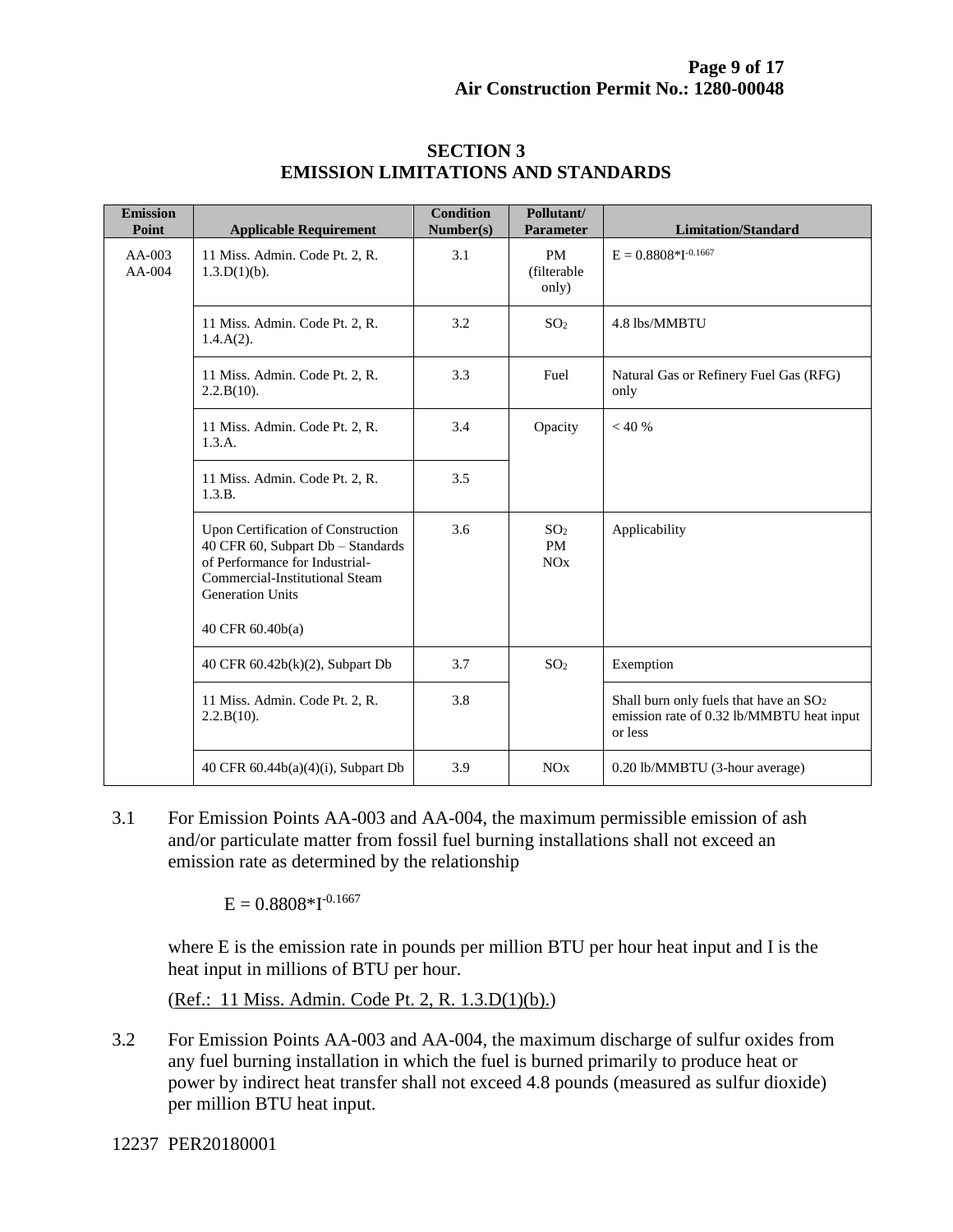(Ref.: 11 Miss. Admin. Code Pt. 2, R. 1.4.A(2).)

3.3 For Emission Points AA-003 and AA-004, the permittee shall only burn natural gas or refinery fuel gas (RFG) that meets the criteria listed in Conditions 3.8 and 3.9.

(Ref.: 11 Miss. Admin. Code Pt. 2, R. 2.2.B(10).)

- 3.4 For Emission Points AA-003 and AA-004, except as otherwise specified or limited herein, the permittee shall not cause, permit, or allow the emission of smoke from a point source into the open air from any manufacturing, industrial, commercial or waste disposal process which exceeds forty (40) percent opacity subject to the exceptions provided in (a) & (b).
	- (a) Startup operations may produce emissions which exceed 40% opacity for up to fifteen (15) minutes per startup in any one hour and not to exceed three (3) startups per stack in any twenty-four (24) hour period.
	- (b) Emissions resulting from soot blowing operations shall be permitted provided such emissions do not exceed 60 percent opacity, and provided further that the aggregate duration of such emissions during any twenty-four (24) hour period does not exceed ten (10) minutes per billion BTU gross heating value of fuel in any one hour.

(Ref.: 11 Miss. Admin. Code Pt. 2, R. 1.3.A.)

3.5 Except as otherwise specified or limited herein, the permittee shall not cause, allow, or permit the discharge into the ambient air from any point source or emissions, any air contaminant of such opacity as to obscure an observer's view to a degree in excess of 40% opacity, equivalent to that provided in Condition 3.4. This shall not apply to vision obscuration caused by uncombined water droplets.

(Ref.: 11 Miss. Admin. Code Pt. 2, R. 1.3.B.)

3.6 For Emission Points AA-003 and AA-004, upon certification of construction, the permittee is subject to and shall comply with all applicable requirements of Standards of Performance for Industrial –Commercial-Institutional Steam Generation Units (40 CFR 60, Subpart Db) and the General Provisions (40 CFR 60, Subpart A).

(Ref.: 40 CFR 60.40b(a), Subpart Db)

3.7 For Emission Points AA-003 and AA-004, upon certification of construction, units firing only very low sulfur oil, gaseous fuel, a mixture of these fuels, or a mixture of these fuels with any other fuels with a potential  $SO_2$  emission rate of 0.32 lb/MMBtu heat input or less are exempt from the  $SO_2$  emissions limit in 40 CFR 60.42b(k)(1).

(Ref.: 40 CFR 60.42b(k)(2), Subpart Db)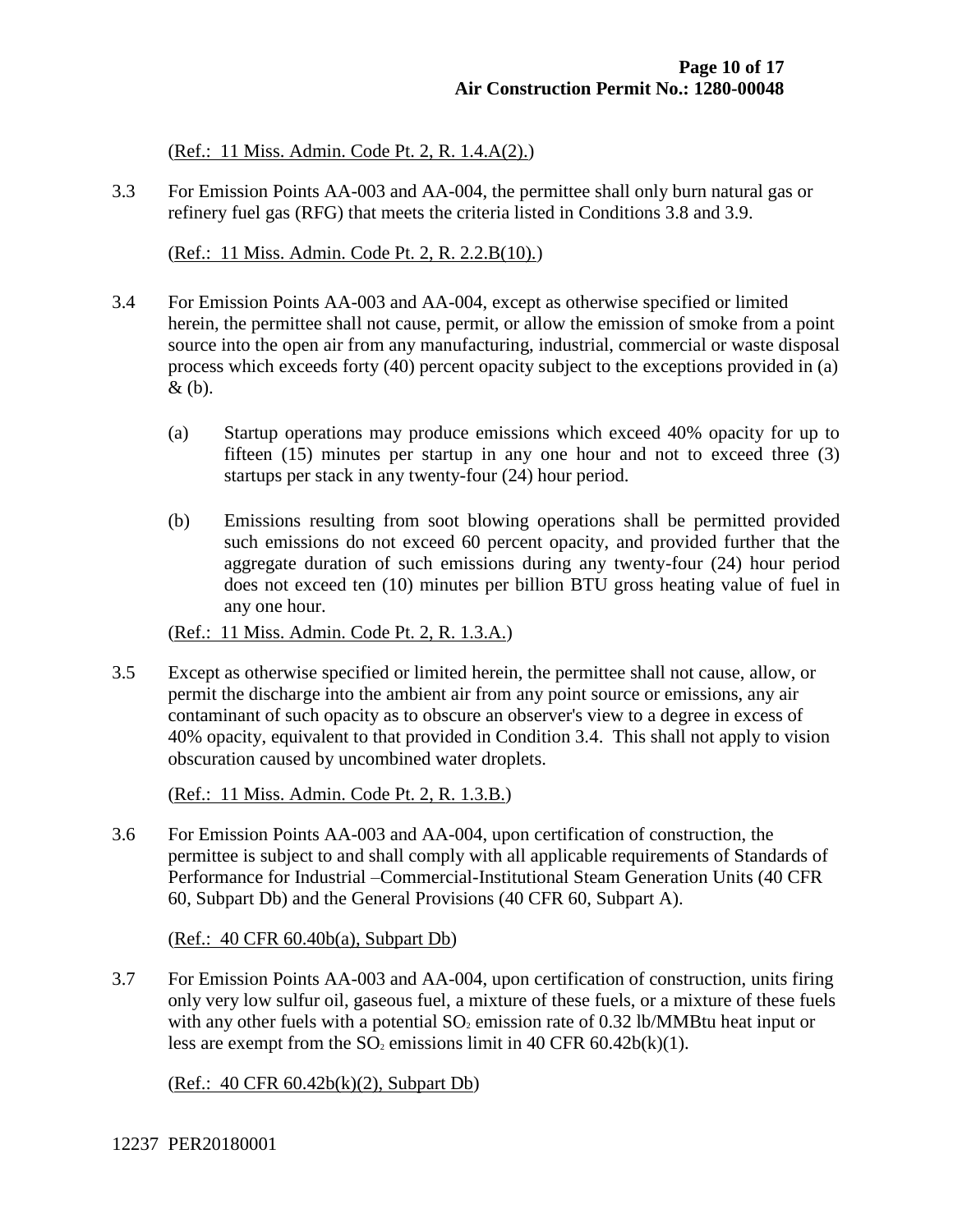3.8 For Emission Points AA-003 and AA-004, upon certification of construction, the permittee shall only burn fuels in the Duct Burners with a potential  $SO_2$  emission rate of 0.32 lb/MMBTU heat input or less.

(Ref.: 11 Miss. Admin. Code Pt. 2, R. 2.2.B(10).)

3.9 For Emission Points AA-003 and AA-004, upon certification of construction, the permittee shall not cause to be discharged into the atmosphere any gases that contain NOx (expressed as  $NO<sub>2</sub>$ ) in excess of 0.20 lb/MMBTU from the HRSGs associated with Emission Points AA-003 and AA-004.

(Ref.: 40 CFR 60.44b(a)(4)(i), Subpart Db)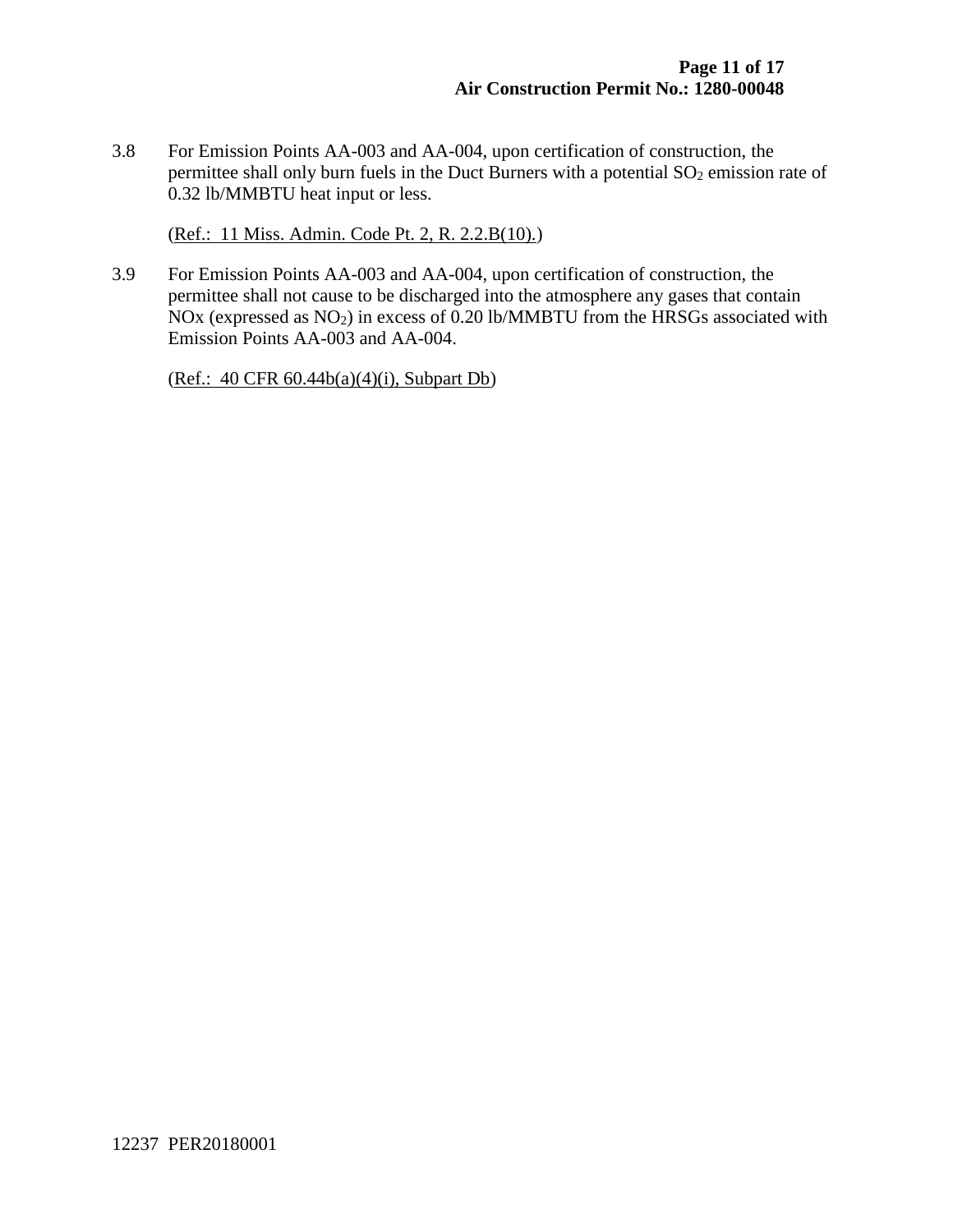**Page 12 of 17 Air Construction Permit No.: 1280-00048**

### **SECTION 4 WORK PRACTICES**

# *THIS SECTION WAS INTENTIONALLY LEFT BLANK SINCE NO WORK PRACTICE STANDARDS APPLY TO THIS PERMIT ACTION*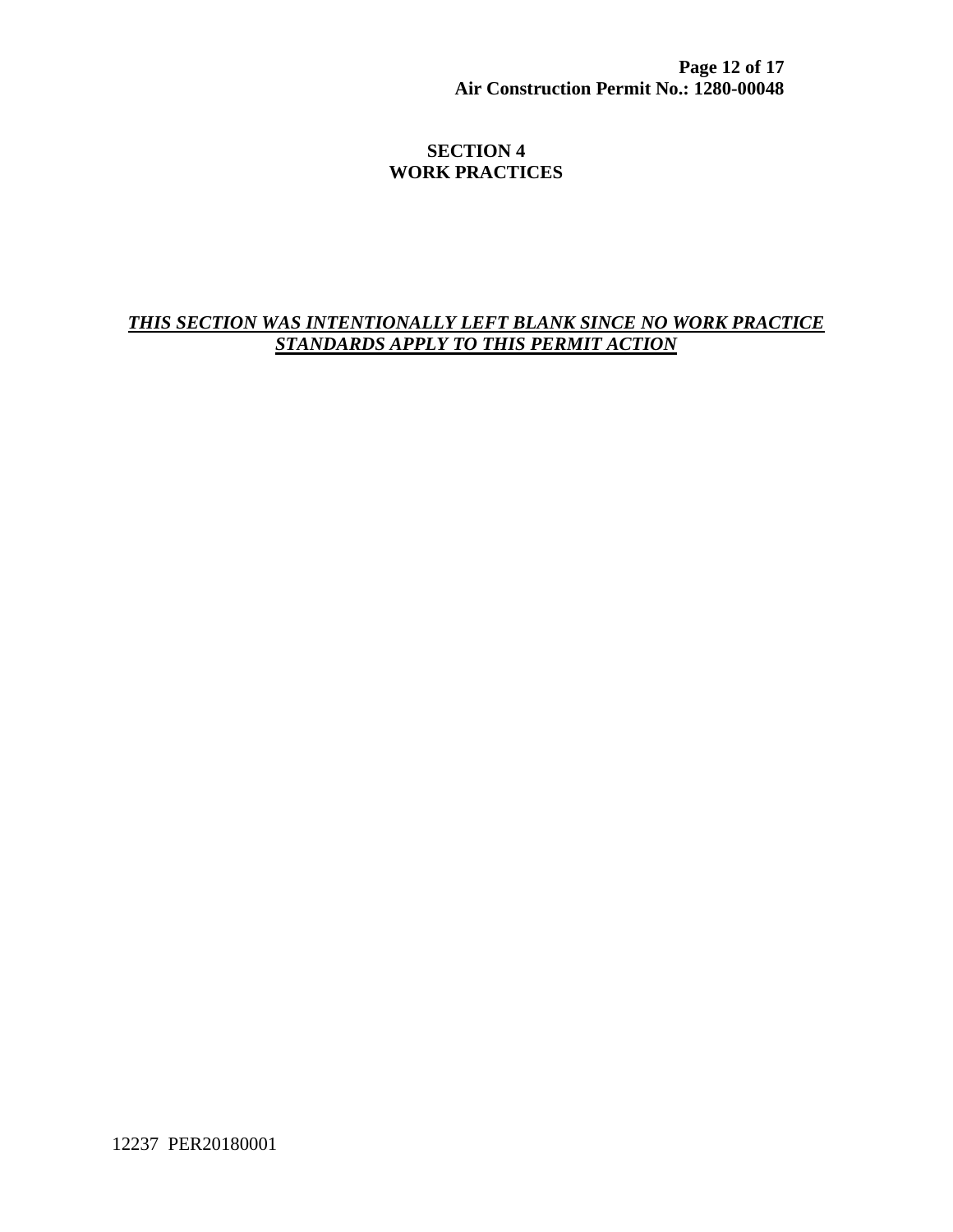| <b>Emission</b><br>Point | <b>Applicable Requirement</b>                                                                                                | <b>Condition</b><br>Number(s) | Pollutant/<br><b>Parameter</b> | <b>Monitoring/Recordkeeping Requirement</b>                                                                                                                                       |
|--------------------------|------------------------------------------------------------------------------------------------------------------------------|-------------------------------|--------------------------------|-----------------------------------------------------------------------------------------------------------------------------------------------------------------------------------|
| $AA-003$<br>$AA-004$     | 11 Miss. Admin. Code Pt. 2, R.<br>$2.2.B(11)$ .                                                                              | 5.1                           | Fuel                           | Monitor and record fuel type, quantity, and<br>quality monthly                                                                                                                    |
|                          | 40 CFR $60.45b(i)$ , $60.49b(r)$ , and $40$<br>CFR 47b(f), Subpart Db and 11<br>Miss. Admin. Code Pt. 2, R.<br>$2.2.B(11)$ . | 5.2                           | SO <sub>2</sub>                | Fuel based compliance alternatives                                                                                                                                                |
|                          | 40 CFR 60.46b(a), Subpart Db                                                                                                 | 5.3                           | NOx                            | Emission standards apply at all times, even<br>during periods of startup, shutdown, or<br>malfunction                                                                             |
|                          | 40 CFR $60.46b(c)$ and $(f)(1)$ ,<br>Subpart Db and 11 Miss. Admin.<br>Code Pt. 2, R. 2.2. B(11).                            | 5.4                           | NOx                            | Compliance shall be determined through<br>performance testing as required by 40 CFR<br>$60.46b(f)$ .                                                                              |
|                          |                                                                                                                              |                               |                                | Initial performance test shall be performed<br>no later than 180 days after initial startup and<br>biennially to demonstrate compliance with<br>the NO <sub>x</sub> permit limit. |
|                          | 40 CFR 60.49b(d)(2), Subpart Db                                                                                              | 5.5                           | Fuel                           | Maintain records of amounts of fuel<br>combusted each calendar month                                                                                                              |
|                          | 40 CFR 60.49b(o), Subpart Db                                                                                                 | 5.6                           | SO <sub>2</sub><br>NOx         | Maintain records for 2 years                                                                                                                                                      |

#### **SECTION 5 MONITORING AND RECORDKEEPING REQUIREMENTS**

5.1 For Emission Points AA-003 and AA-004, upon certification of construction, the permittee shall maintain monthly fuel usage records containing the type fuel, quantity, and heating value ( $Btu/ft^3$ ) of all fuel(s) burned. When combusting refinery fuel gas, the permittee shall also monitor and/or maintain records for H2S concentration and sulfur content (measured as  $SO_2$ ) in lb/MMBTU on a monthly basis.

(Ref.: 11 Miss. Admin. Code Pt. 2, R. 2.2.B(11).)

- 5.2 For Emission Points AA-003 and AA-004, upon certification of construction, the permittee shall comply with the following:
	- (a) For natural gas, the permittee shall obtain and maintain fuel receipts (such as a current, valid purchase contract, tariff sheet, or transportation contract) from the fuel supplier that certify that the gaseous fuel meets the definition of natural gas as defined in 40 CFR 60.41b and the applicable sulfur limit.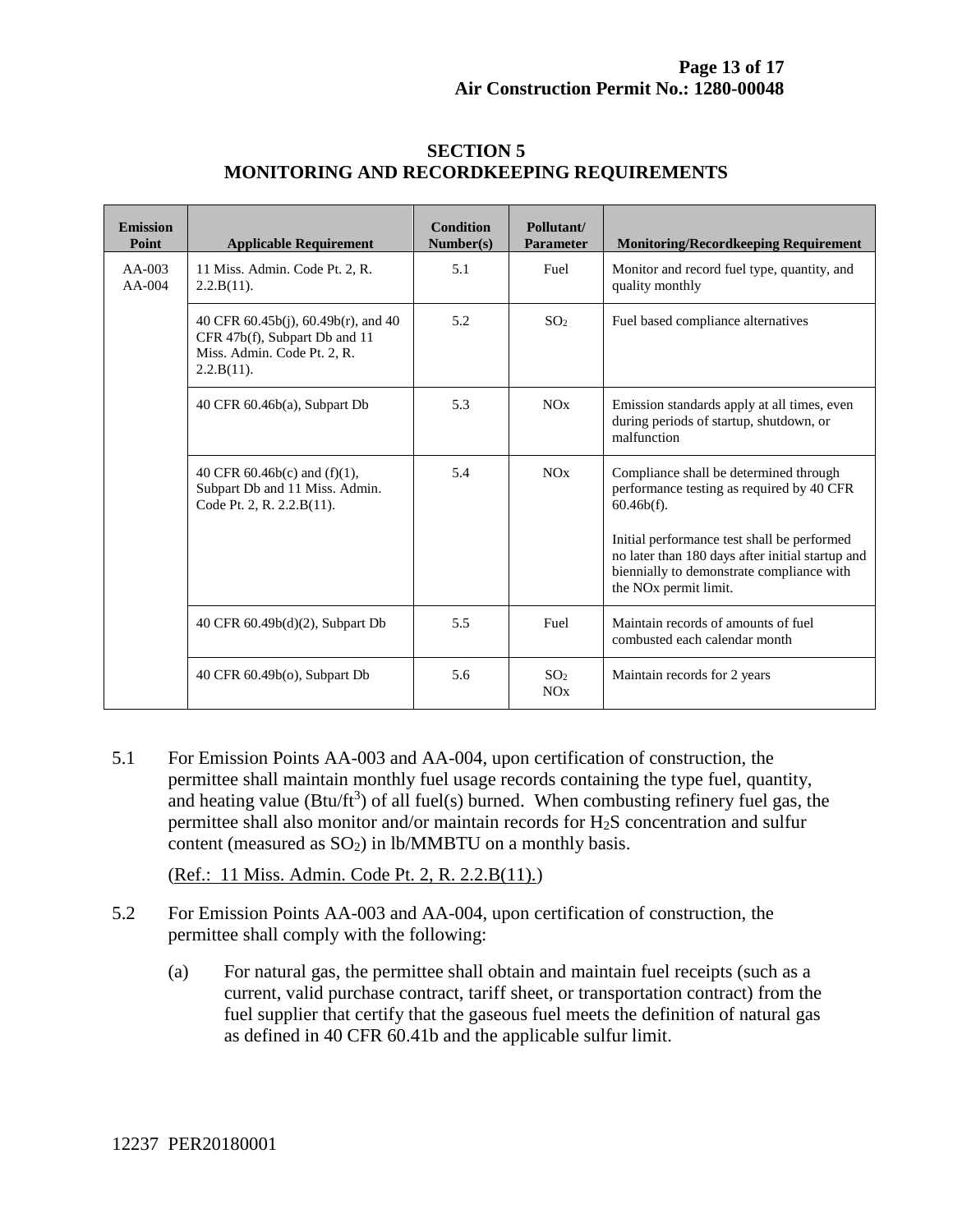- (b) For refinery fuel gas (RFG), the permittee shall develop a site specific fuel analysis plan no later than 60 days before certification of construction. Each fuel analysis plan shall include at a minimum an initial requirement of weekly testing
- (c) The permittee may elect to develop a fuel analysis plan for natural gas as defined in 40 CFR 60.41b instead of complying with (a).

(Ref.: 40 CFR 60.45b(j), 60.49b(r), and 60.47b(f), Subpart Db and 11 Miss. Admin. Code Pt. 2, 2.2.B(11).)

5.3 For Emission Points AA-003 and AA-004, upon certification of construction, the NOx emission standards in Condition 3.9 shall apply at all times even during periods of startup, shutdown, or malfunction.

(Ref.: 40 CFR 60.46b(a), Subpart Db)

- 5.4 For Emission Points AA-003 and AA-004, for duct burners used in combined cycle systems, the permittee shall conduct an initial performance test required under 40 CFR 60.8 no later than 180 days after initial startup and subsequent performance test shall be performed biennially not to exceed 25 months from the previous test. The performance test shall be conducted in accordance with  $(a) - (d)$  below:
	- (a) The emissions rate (E) of  $NO<sub>x</sub>$  shall be computed using Equation 1 in 40 CFR 60.46b(f) (1):
	- (b) Method 7E of appendix A of this part or Method 320 of appendix A of part 63 shall be used to determine the  $NO<sub>x</sub>$  concentrations. Method 3A or 3B of appendix A of this part shall be used to determine  $O_2$  concentration.
	- (c) The permittee shall identify and demonstrate to the MDEQ's satisfaction suitable methods to determine the average hourly heat input rate to the combustion turbine and the average hourly heat input rate to the affected duct burner.
	- (d) Compliance with the emissions limits under Condition 3.9 is determined by the three-run average (nominal 1-hour runs) for the initial and subsequent performance tests.

#### (Ref.:  $40 \text{ CFR } 60.46b(c)$  and  $(f)(1)$ , Subpart Db and 11 Miss. Admin. Code Pt. 2, R.  $2.2.B(11)$ .

5.5 For Emission Points AA-003 and AA-004, upon certification of construction, the permittee shall record and maintain records of the amounts of each fuel combusted during each calendar month.

(Ref.: 40 CFR 60.49b(d)(2), Subpart Db)

5.6 For Emission Points AA-003 and AA-004, upon certification of construction, the permittee shall maintain all records for a period of 2 years following the date of such record.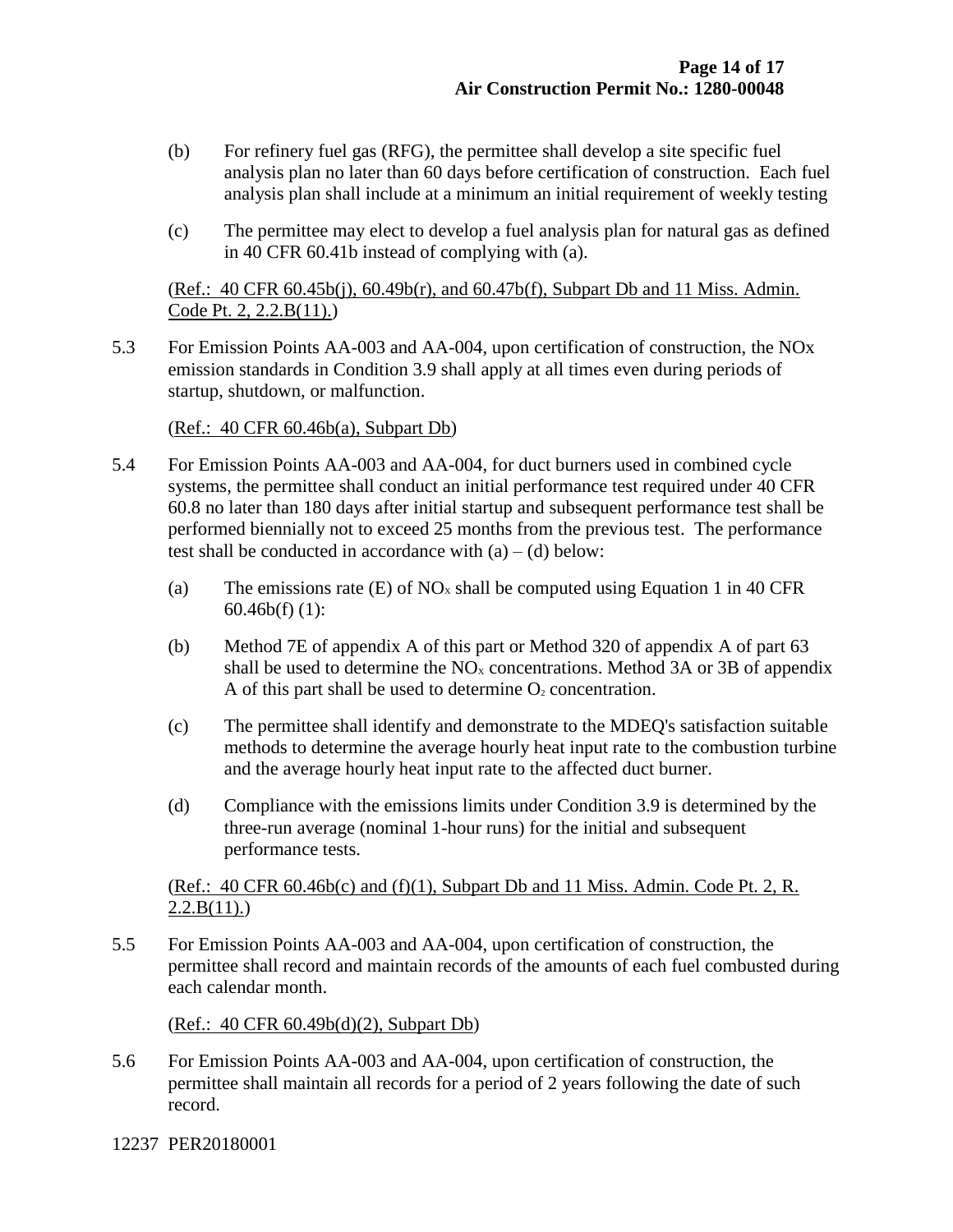(Ref.: 40 CFR 60.49b(o), Subpart Db)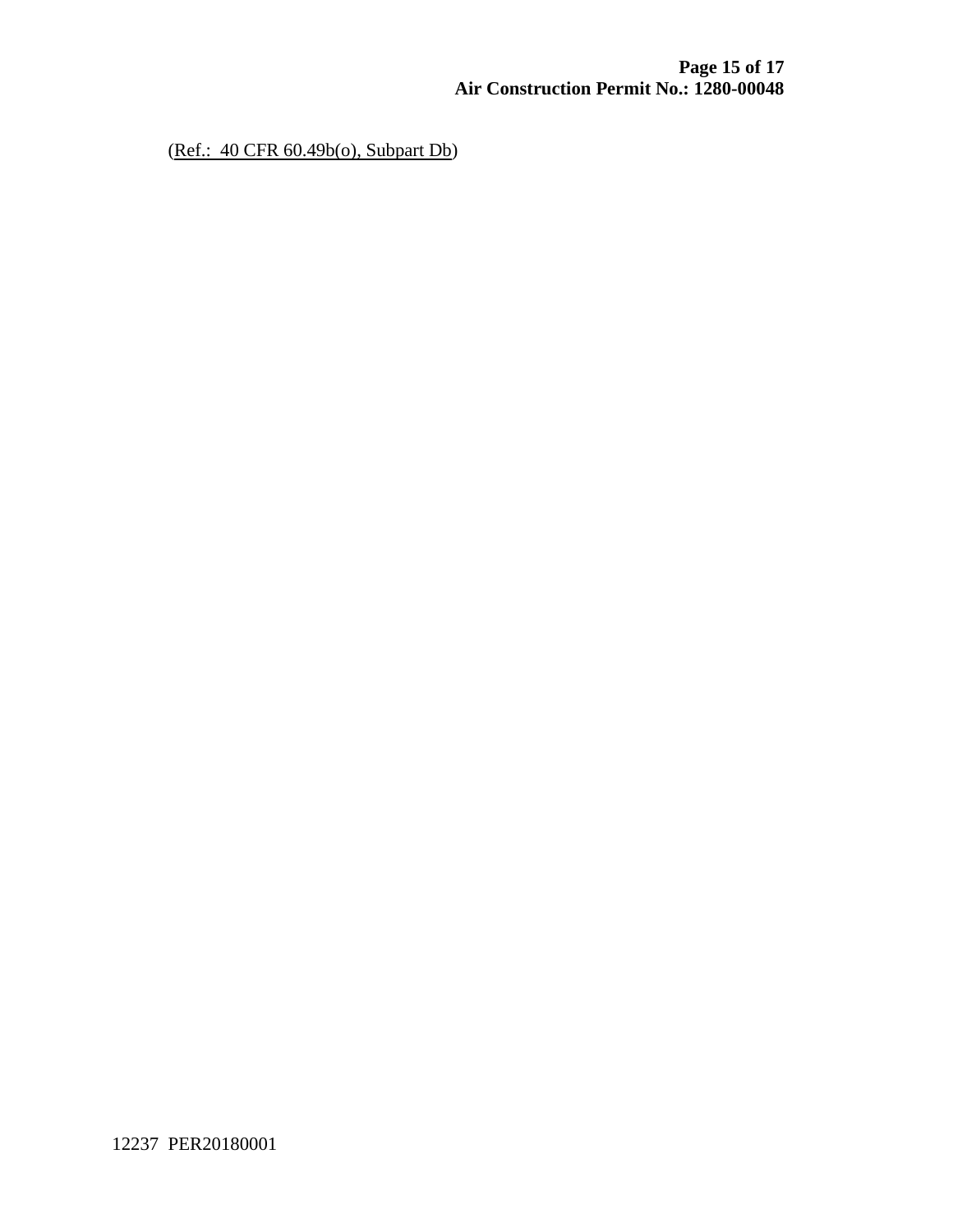| <b>Emission</b><br>Point | <b>Applicable Requirement</b>                   | <b>Condition</b><br>Number(s) | <b>Reporting Requirement</b>                                                            |
|--------------------------|-------------------------------------------------|-------------------------------|-----------------------------------------------------------------------------------------|
| $AA-003$<br>$AA-004$     | 40 CFR $60.49b(a)$ , Subpart Db                 | 6.1                           | Report of initial startup                                                               |
|                          | 11 Miss. Admin. Code Pt. 2, R.<br>$2.2.B(11)$ . | 6.2                           | Reports of fuel usage                                                                   |
|                          | 40 CFR 60.49b(b), Subpart Db                    | 6.3                           | Submit performance test data                                                            |
|                          | 40 CFR 60.49b(r)(1) Subpart Db                  | 6.4                           | Reports of very low sulfur fuels                                                        |
|                          | 40 CFR 60.49b(r)(2), Subpart Db                 | 6.5                           | Submit site-specific fuel analysis plan                                                 |
|                          | 40 CFR 60.49b(r)(2), Subpart Db                 | 6.6                           | Submit fuel analysis report.                                                            |
|                          | 40 CFR $60.49b(w)$ , Subpart Db                 | 6.7                           | Reports due every 6 months postmarked by the July 30 <sup>th</sup> and<br>January 30th. |

#### **SECTION 6 REPORTING REQUIREMENTS**

- 6.1 For Emission Points AA-003 and AA-004, the permittee shall submit notification of the date of initial startup, as provided by 40 CFR 60.7. This notification shall include:
	- (a) The design heat input capacity of the affected facility and identification of the fuels to be combusted in the affected facility;
	- (b) If applicable, a copy of any federally enforceable requirement that limits the annual capacity factor for any fuel or mixture of fuels;
	- (c) The annual capacity factor at which the permittee anticipates operating the facility based on all fuels fired and based on each individual fuel fired; and

(Ref.: 40 CFR 60.49(a), Subpart Db)

6.2 For Emission Points AA-003 and AA-004, the permittee shall submit semi-annual reports of the fuel usage monitored in Condition 5.5 in accordance with Condition 6.7.

(Ref. 11 Miss. Admin. Code Pt. 2, R. 2.2.B(11).)

6.3 For Emission Points AA-003 and AA-004, the permittee shall submit the performance test data from the initial performance test and subsequent tests within sixty (60) days of conducting the performance test.

(Ref.: 40 CFR 60.49b(b), Subpart Db)

6.4 For Emission Points AA-003 and AA-004, the permittee shall submit reports in accordance with Condition 6.7 certifying that only very low sulfur oil meeting this